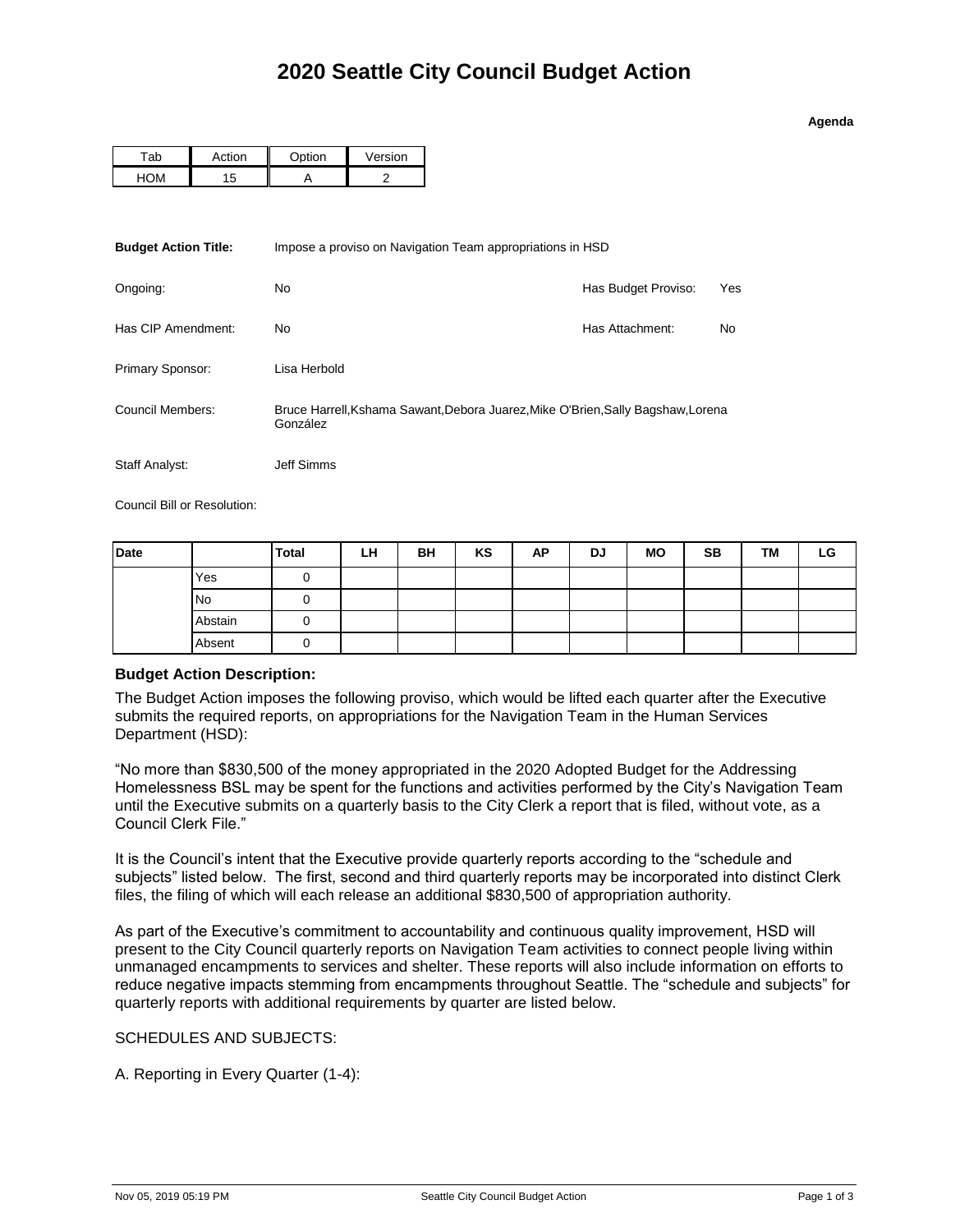## **2020 Seattle City Council Budget Action**

| ction              | <b>Option</b> | Version |  |
|--------------------|---------------|---------|--|
| ь.<br>$\mathbf{r}$ |               |         |  |

HSD and the Navigation Team will report on performance measures that are reflected in the updated Theory of Change. These metrics include: 1) connecting individuals living unsheltered to services, 2) connecting people to safer spaces, and 3) addressing hazardous and unsafe conditions stemming from, and found within, unmanaged encampments. Specifically, the report will provide measures for the prior quarter, including:

• Total number of contacts made quarterly, duplicated and unduplicated;

• Number of referrals to services by service category (e.g., obtaining documents, mental health, coordinated entry assessment, etc.);

• Breakdown, by percentage, of client demographic information quarterly;

• Percentage of people whose needs assessment screening was completed;

• Total number of referrals to shelter quarterly, duplicated and unduplicated;

• Number of shelter arrivals at the shelter referred to within a 48 hour period following referral—quarterly, duplicated and unduplicated;

• Number of times in the quarter a Field Coordinator provided assistance to or responded to a call for support from a Community Police Team or bike patrol officer;

• Number of times in the quarter a System Navigator provided assistance to or responded to a call for support from a Community Police Team or bike patrol officer;

• Number of instances diversion strategies or resources were utilized and the number of

individuals/households that moved to permanent housing because of this service;

• Breakdown of referrals to specific shelter type by quarter to date;

• Average shelter bed availability by quarter, broken down by type (i.e., basic shelter, tiny house village, enhanced shelter);

• Quarterly and year-to-date total tonnage of garbage, waste, and debris removed from unmanaged encampments;

• Total number of inspections conducted by quarter; and

• Total number of unmanaged encampments removed (broken down by 72-hour clean-up, obstruction, and hazard) by quarter.

HSD will provide relevant qualitative updates on key projects and developments that are either Navigation Team-led or intersect with homelessness response efforts. Updates may include:

• Analysis of emerging trends;

• Progress in developing and implementing a Racial Equity Toolkit on the Navigation Team;

• Trainings and workshops attended, or undertaken, by the Navigation Team or by individual members,

upcoming opportunities for continual improvement; and

• Qualitative updates on new shelter resources that have come online and/or notable trends.

B. Additional Quarter-Specific Requirements

1. Additional Requirements for the Quarter 1 Report:

By January 31, 2020, the Executive shall:

• Provide any items requested in checkpoint 1.3D of the Review of Navigation Team 2018 Quarter 1 Report that HSD has not yet provided to Office of City Auditor.

• Provide a report identifying those outreach providers funded by HSD that follow the Outreach Standards of Care. For agencies that do not yet meet these standards, please describe the steps and timeline these agencies have agreed upon to come into compliance with those standards.

• Provide a list of recommendations to increase the rate that individuals referred to a shelter arrive at that shelter within 48 hours.